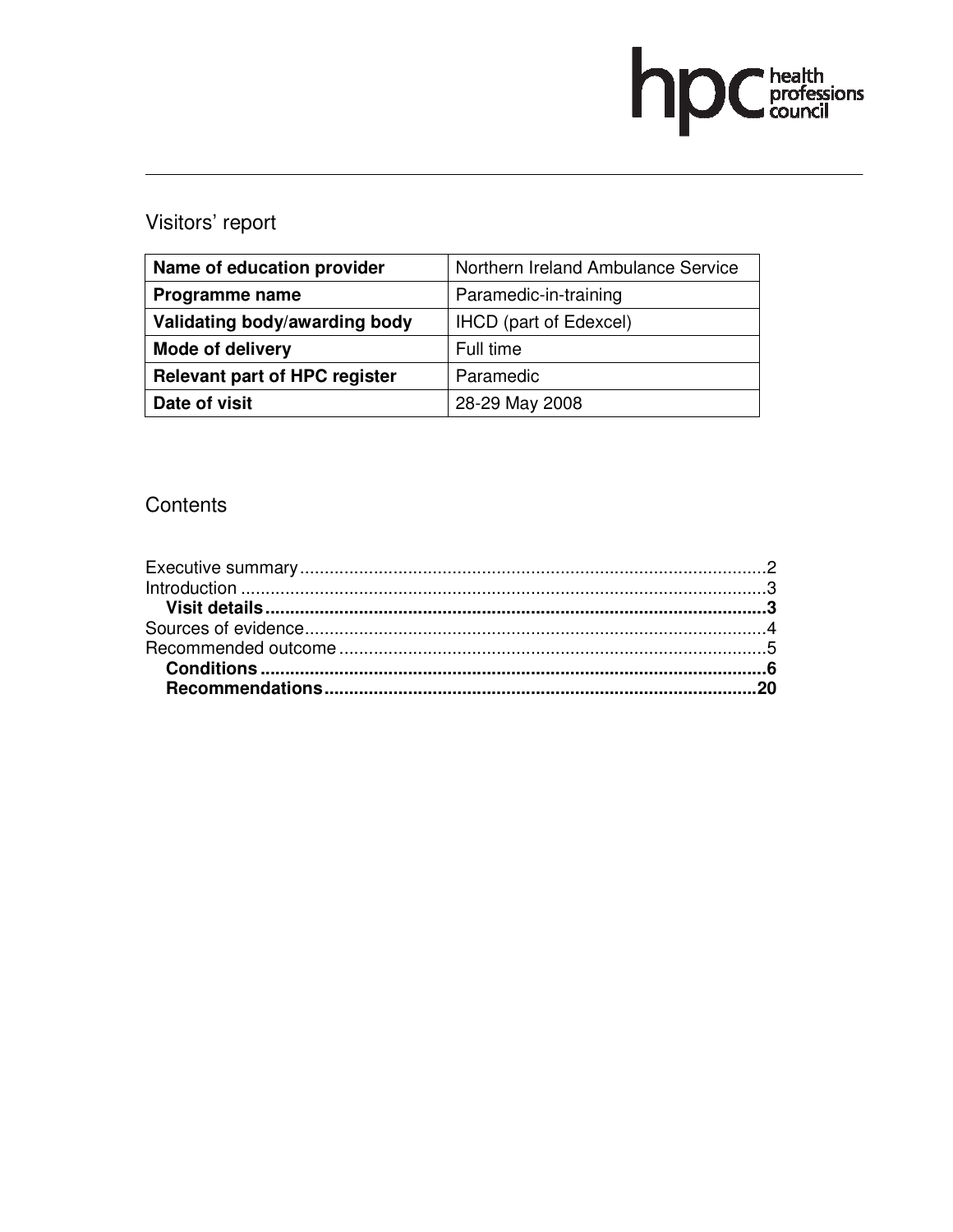# Executive summary

The Health Professions Council (HPC) approve educational programmes in the UK which health professionals must complete before they can apply to be registered with us. The HPC is a health regulator and our main aim is to protect the public. The HPC currently regulates 13 professions. All of these professions have at least one professional title which is protected by law. This means that anyone using the title 'Paramedic' must be registered with us. The HPC keep a register of health professionals who meet our standards for their training, professional skills, behaviour and health.

The visitors' report which follows outlines the recommended outcome made by the visitors on the ongoing approval of the programme. This recommended outcome was accepted by the Education and Training Committee (Committee) on 20 May 2009. At the Committee meeting on 20 May 2009, the ongoing approval of the programme was re-confirmed. This means that the education provider has met the condition(s) outlined in this report and that the programme meets our standards of education and training (SETs) and ensures that those who complete it meet our standards of proficiency (SOPs) for their part of the Register. The programme is now granted open ended approval, subject to satisfactory monitoring.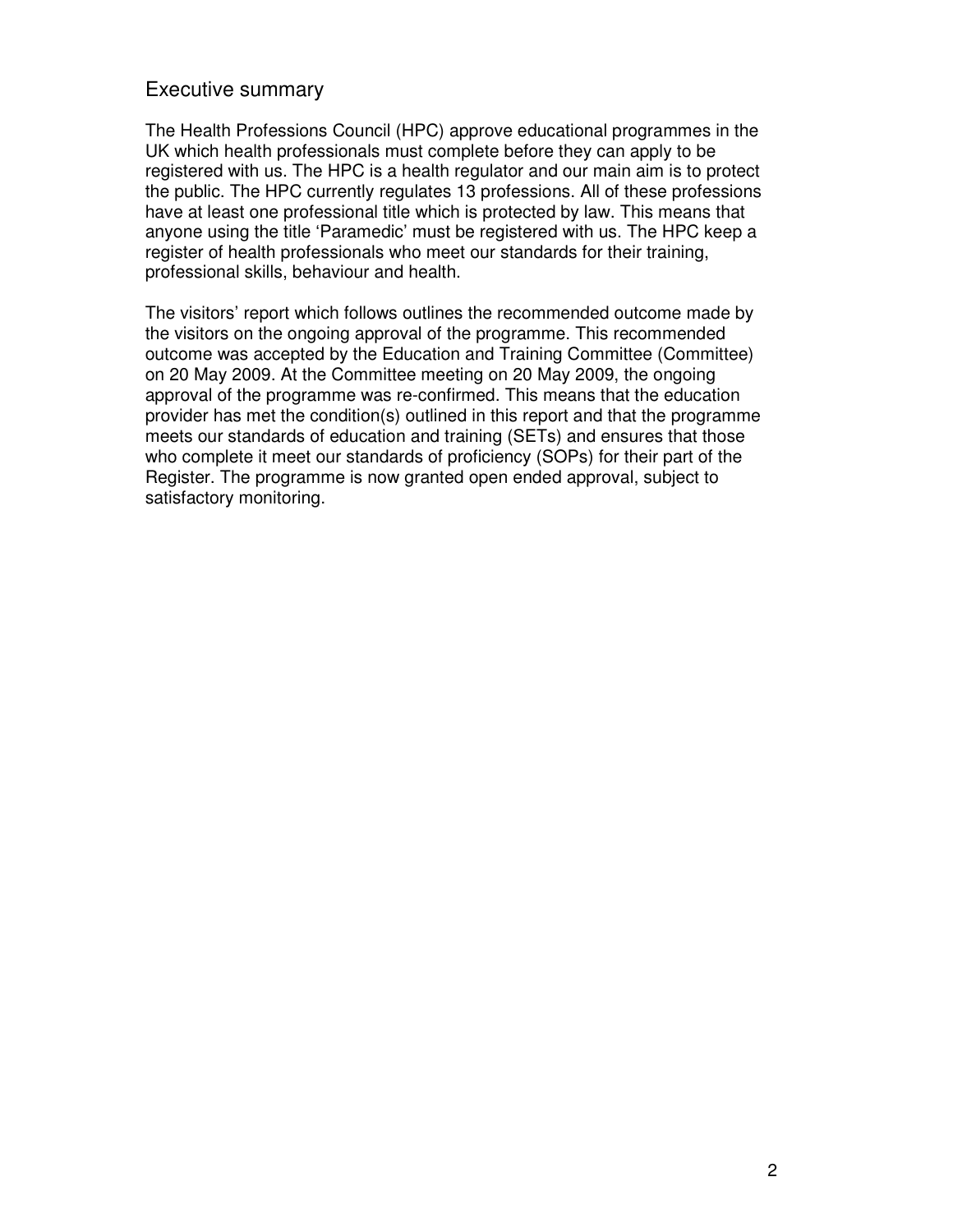# Introduction

The HPC visited the programme at the education provider as it was an approved programme which had not been approved since the publication of the QAA subject benchmark statements. This visit assessed the programme against the standards of education and training (SETs) and considered whether those who complete the programme meet the standards of proficiency (SOPs) for their part of the Register.

This visit was an HPC only visit. The education provider and validating/awarding body did not validate or review the programme at the visit and the professional body did not consider their accreditation of the programme. The education provider supplied an independent chair and secretary for the visit.

#### **Visit details**

| Name of HPC visitors and profession                        | Mr Vince Clarke (Paramedic)                               |  |
|------------------------------------------------------------|-----------------------------------------------------------|--|
|                                                            | Mr James Petter (Paramedic)                               |  |
|                                                            | Dr Paul Brown (Radiographer)                              |  |
| HPC executive officer(s) (in attendance)                   | Miss Elisa Simeoni                                        |  |
| Proposed student numbers                                   | 20                                                        |  |
| Initial approval                                           | September 2000                                            |  |
| Effective date that programme approval<br>reconfirmed from | March 2009                                                |  |
| Chair                                                      | Mr Paul Nicholson (Northern Ireland<br>Ambulance Service) |  |
| Secretary                                                  | Ms Jane Shaw (Northern Ireland<br>Ambulance Service)      |  |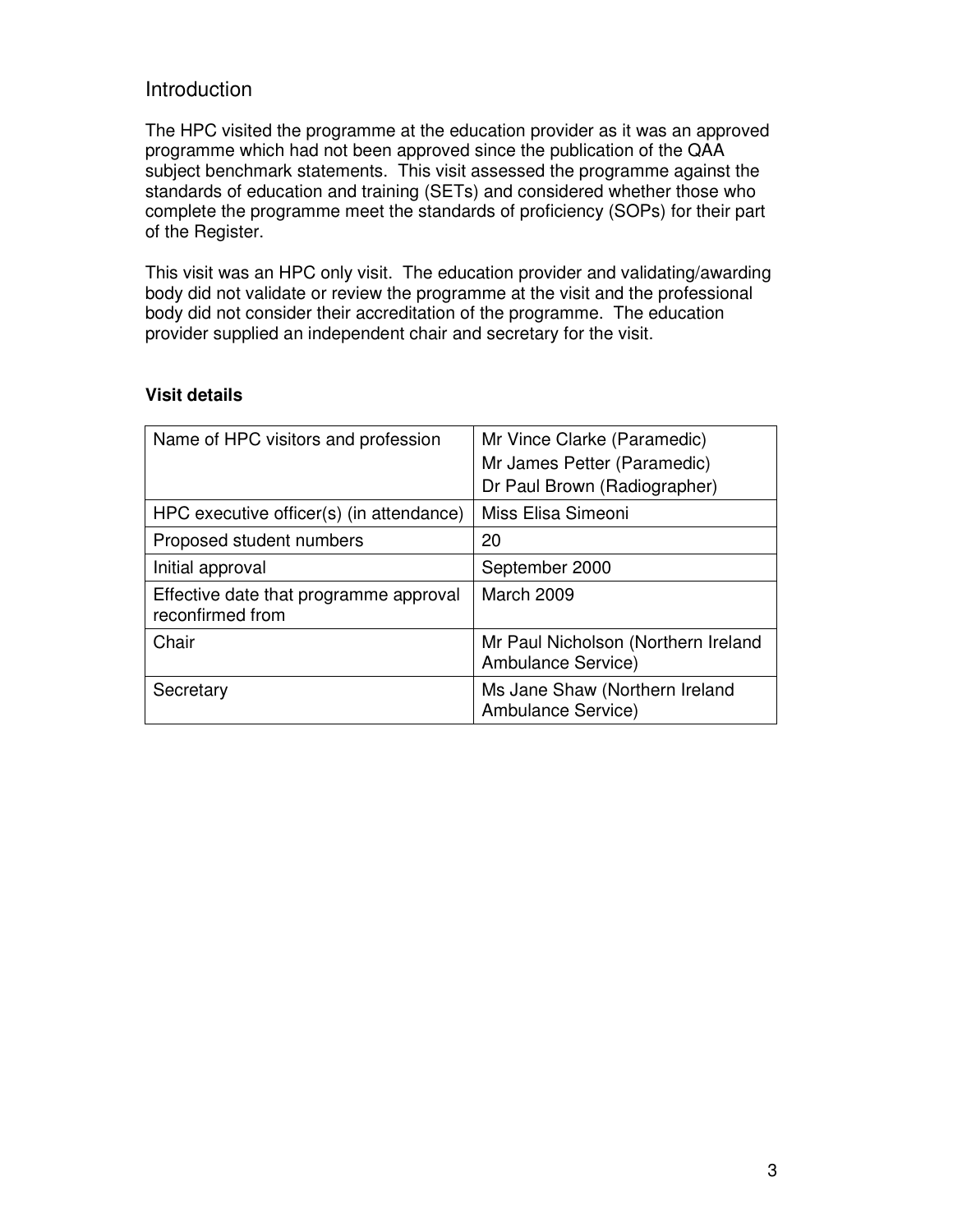# Sources of evidence

Prior to the visit the HPC reviewed the documentation detailed below, sent by the education provider.

|                                                                                       | Yes      | <b>No</b> | N/A |
|---------------------------------------------------------------------------------------|----------|-----------|-----|
| Programme specification                                                               |          |           |     |
| Descriptions of the modules                                                           |          |           |     |
| Mapping document providing evidence of how the<br>education provider has met the SETs |          |           |     |
| Mapping document providing evidence of how the<br>education provider has met the SOPs |          |           |     |
| Practice placement handbook                                                           |          |           |     |
| Student handbook                                                                      | $\times$ |           |     |
| Curriculum vitae for relevant staff                                                   | $\times$ |           |     |
| Training and common core syllabus for ambulance<br>personnel (Paramedic)              |          |           |     |
| Benchmarking Mapping IHCD competencies                                                | $\times$ |           |     |
| External verifiers' report from the last two years                                    |          |           |     |

The HPC did not review a programme specification prior to the visit as these documents do not exist.

The HPC did not review a practice placement handbook prior to the visit as a separate practice placement handbook has not been produced but information relating to practice placements was included in the documentation.

During the visit the HPC saw the following groups or facilities;

|                                                                                                  | Yes | No | N/A |
|--------------------------------------------------------------------------------------------------|-----|----|-----|
| Senior managers of the education provider with<br>responsibility for resources for the programme |     |    |     |
| Programme team                                                                                   |     |    |     |
| Placements providers and educators/mentors                                                       |     |    |     |
| <b>Students</b>                                                                                  |     |    |     |
| Learning resources                                                                               |     |    |     |
| Specialist teaching accommodation (e.g. specialist<br>laboratories and teaching rooms)           |     |    |     |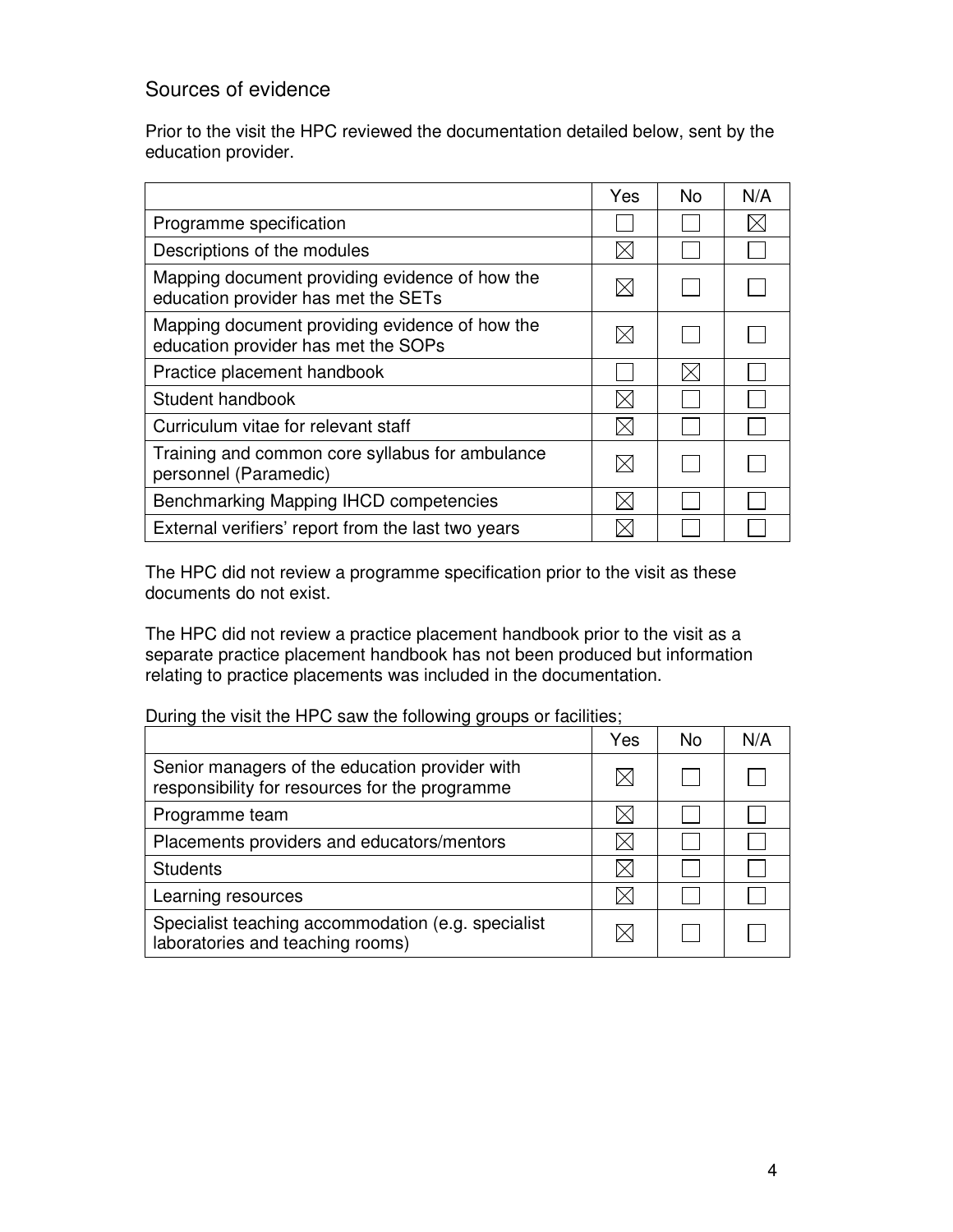# Recommended outcome

To recommend a programme for ongoing approval, the visitors must be assured that the programme meets all of the standards of education and training (SETs) and that those who complete the programme meet our standards of proficiency (SOPs) for their part of the Register.

The visitors agreed to recommend to the Education and Training Committee that a number of conditions are set on the programme, all of which must be met before the programme can be approved.

The visitors agreed that 30 of the SETs have been met and that conditions should be set on the remaining 33 SETs.

Conditions are requirements that the education provider must meet before the programme can be recommended for ongoing approval. Conditions are set when certain standards of education and training have not been met or there is insufficient evidence of the standard being met.

The visitors agreed that the education provider may wish to discuss some of these conditions with the validating/awarding body before attempting to respond to the conditions. The visitors may have identified, within the condition, those which they feel the education provider may wish to discuss with the validating/awarding body.

The visitors have also made a number of recommendations for the programme.

Recommendations are observations on the programme or education provider which do not need to be met before the programme is recommended for ongoing approval. Recommendations are normally set to encourage further enhancements to the programme and are normally set when it is felt that the particular standard of education and training has been met at, or just above the threshold level.

The visitors did not make any commendations on the programme. Commendations are observations of innovative best practice by a programme or education provider.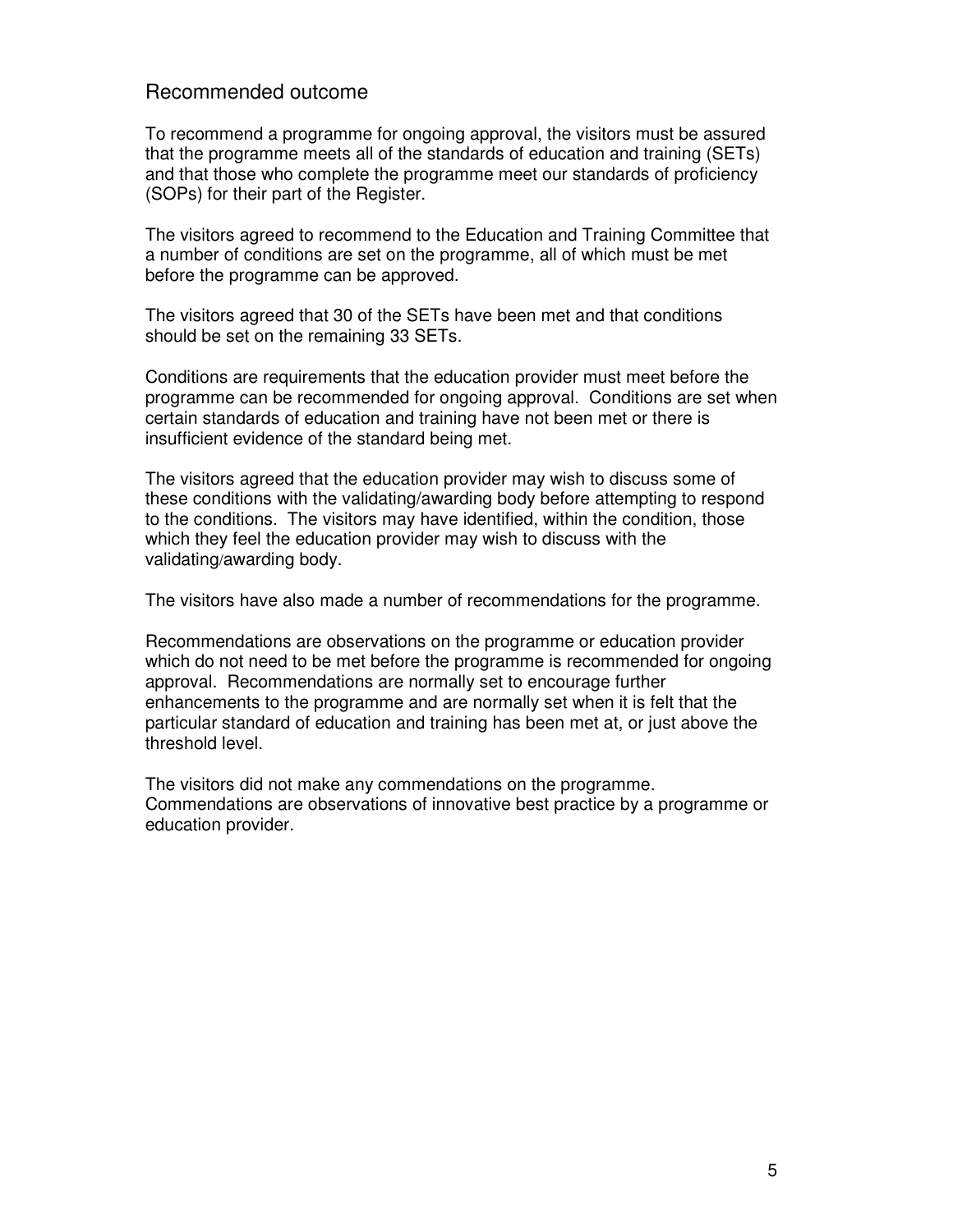# **Conditions**

#### **2.1 The admissions procedures must give both applicant and the education provider the information they require to make an informed choice about whether to make or take up the offer of a place on a programme.**

**Condition:** The education provider must review the programme documentation for the programme to follow the guidance provided in the HPC "Regulatory status advertising protocol for education providers".

**Reason:** From the documentation submitted, it was clear that the advertising materials for the programme did not fully comply with the advertising guidance issued by HPC. Therefore, in order to provide applicants with the correct information to make an informed choice about whether to join the programme, the visitors felt the text used for advertising must be amended. In particular, "state registration" is used as a term in the documentation and does not reflect the independence of the HPC or its performance of its regulatory function through protection of title. Moreover, the text used for advertising must be amended to clearly state that successful completion of the programme will lead to eligibility to apply for registration with the Health Professions Council.

#### **2.1 The admissions procedures must give both applicant and the education provider the information they require to make an informed choice about whether to make or take up the offer of a place on a programme.**

**Condition:** The education provider must review the advertising documentation to clearly indicate that a manual handling assessment will take place in the programme.

**Reason:** In the documentation submitted, there was no reference to the manual handling assessment that will take place during the programme. Because of the particularity of this assessment and in order that students are informed about this before they enrol on the programme, the visitors felt that this information must be included in the advertising materials.

#### **2.2.1 The admissions procedures must apply selection and entry criteria, including evidence of a good command of written and spoken English.**

**Condition:** The education provider must review the programme documentation to make explicit how evidence of spoken English is established in the selection process.

**Reason:** In the documentation provided, there was no reference made to the International English Learning Testing System (IELTS) level required for applicants whose first language is not English. The visitors felt that the education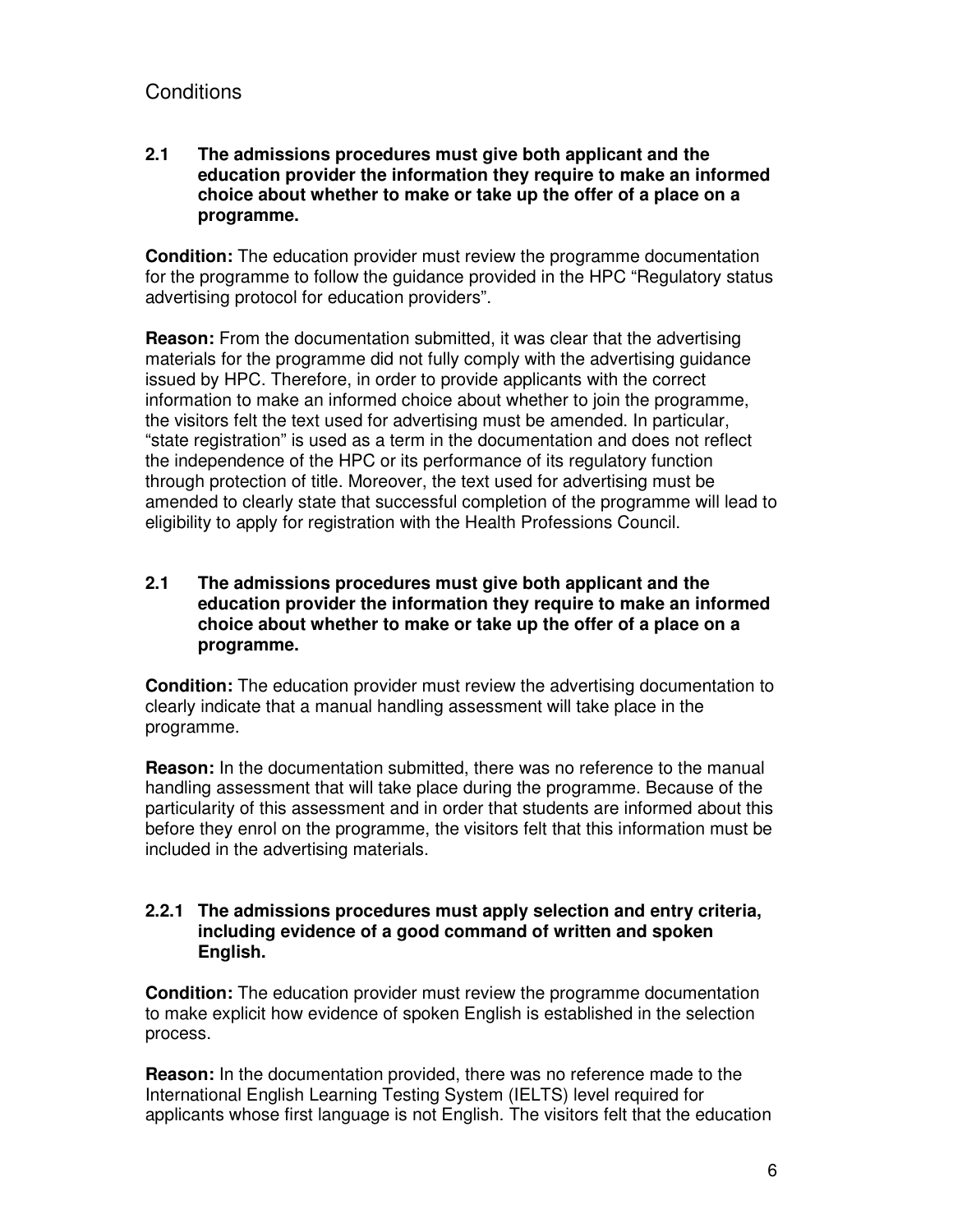provider must include this information in the documentation in order to make this requirement clear to international applicants.

#### **2.2.2 The admissions procedures must apply selection and entry criteria, including criminal convictions checks.**

**Condition:** The education provider must review the admissions procedures to ensure that enhanced criminal convictions checks have been completed by the point of registration onto the programme.

**Reason:** In the documentation submitted and in discussion with the programme team during the visit, it was clear that criminal convictions checks are undertaken before the start of the programme and also by those before direct entry into the programme as a consequence of already holding the Emergency Medical Technician (EMT) award. However, it was clear that there is no criminal conviction checks requirement for people who are already enrolled onto the programme after passing the interview for taking the 11 weeks paramedic course. Therefore, the visitors felt that all people must complete enhanced CRB checks before commencing the 11 weeks paramedic course.

#### **2.2.5 The admissions procedures must apply selection and entry criteria, including Accreditation of Prior Learning and other inclusion mechanisms.**

**Condition:** The education provider must ensure that the accreditation of prior (experiential) learning policy (AP(E)L) is clearly articulated within the admissions procedures.

**Reason:** In the documentation submitted, the accreditation of prior (experiential) learning was not clearly detailed. Therefore, the visitors felt that the programme documentation must demonstrate that the AP(E)L taken into account is mapped against the paramedic-in-training programme to make sure that students who are eligible for AP(E)L meet the standards of proficiency for the profession once they have successfully completed the programme.

#### **3.5 Subject areas must be taught by staff with relevant expertise and knowledge.**

**Condition:** The education provider must revisit the staff profile for the programme to ensure that specialist expertise is sufficient to support all areas of the programme.

**Reason:** In the CVs submitted in the documentation, it appeared that elements of the programme were delivered by staff with no specific knowledge about these areas. Therefore, the visitors felt that there is a need to involve staff with relevant expertise and knowledge to contribute to the delivery of the programme: medical law and ethics, clinical audit, research and psychology.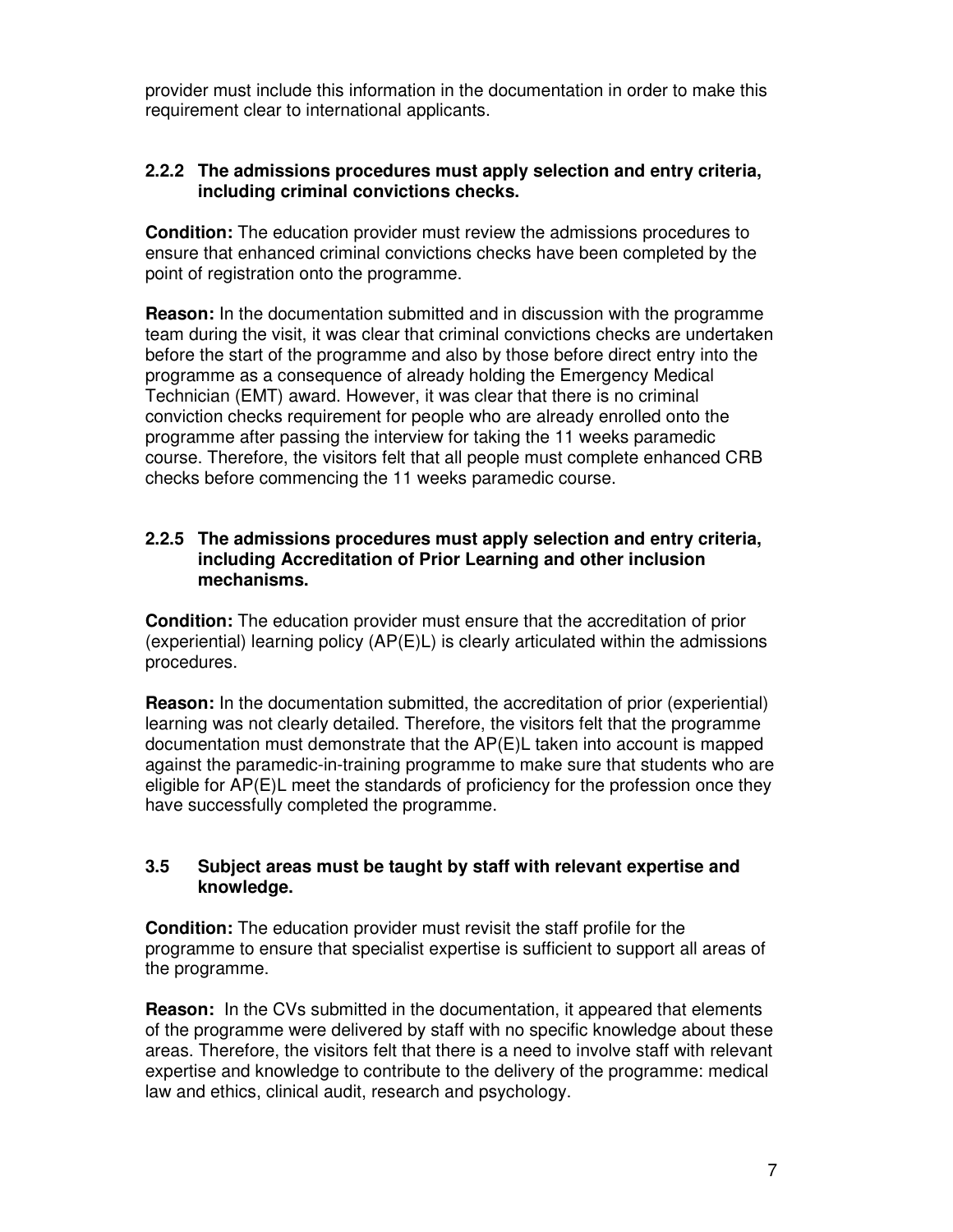#### **3.6 A programme for staff development must be in place to ensure continuing professional and research development.**

**Condition:** The education provider must put in place a programme for staff development to ensure continuing professional and research development.

**Reason:** In the documentation submitted and in discussion with the programme team during the visit, it was clear that there is currently no formal programme in place for staff development. The visitors felt that such a programme must be put in place in order to ensure continuing professional and research development for staff at Northern Ireland Ambulance Service.

#### **3.9 Where students participate as patients or clients in practical and clinical teaching, appropriate protocols must be used to obtain their consent.**

**Condition:** The programme team must review the existing consent form to include a clause about taking part in audiovisual recording for the purpose of their education.

**Reason:** During the tour of facilities, the visitors were shown that students can be recorded audio-visually during practical sessions. Therefore, the visitors felt that the existing consent form must be amended to make sure that when students are acting as patients or clients in practical and clinical teaching, they agree on being recorded audio-visually.

#### **3.11 Throughout the course of the programme, the education provider must have identified where attendance is mandatory and must have associated monitoring mechanisms in place.**

**Condition:** The education provider must provide an attendance policy and clearly articulate in the documentation when attendance is compulsory.

**Reason:** In the documentation submitted and in discussion with students, there was no evidence that an attendance policy was in place and that attendance requirements were clearly communicated to students. Therefore, the visitors felt that the education provider must clearly communicate to students through documentation what the attendance requirements are and any consequences of missing compulsory teaching.

#### **4.1 The learning outcomes must ensure that those who successfully complete the programme meet the standards of proficiency for their part of the Register.**

**Condition:** The programme team must revisit the learning outcomes for the programme modules to clearly reflect the following standards of proficiency and demonstrate how these learning outcomes are addressed and assessed.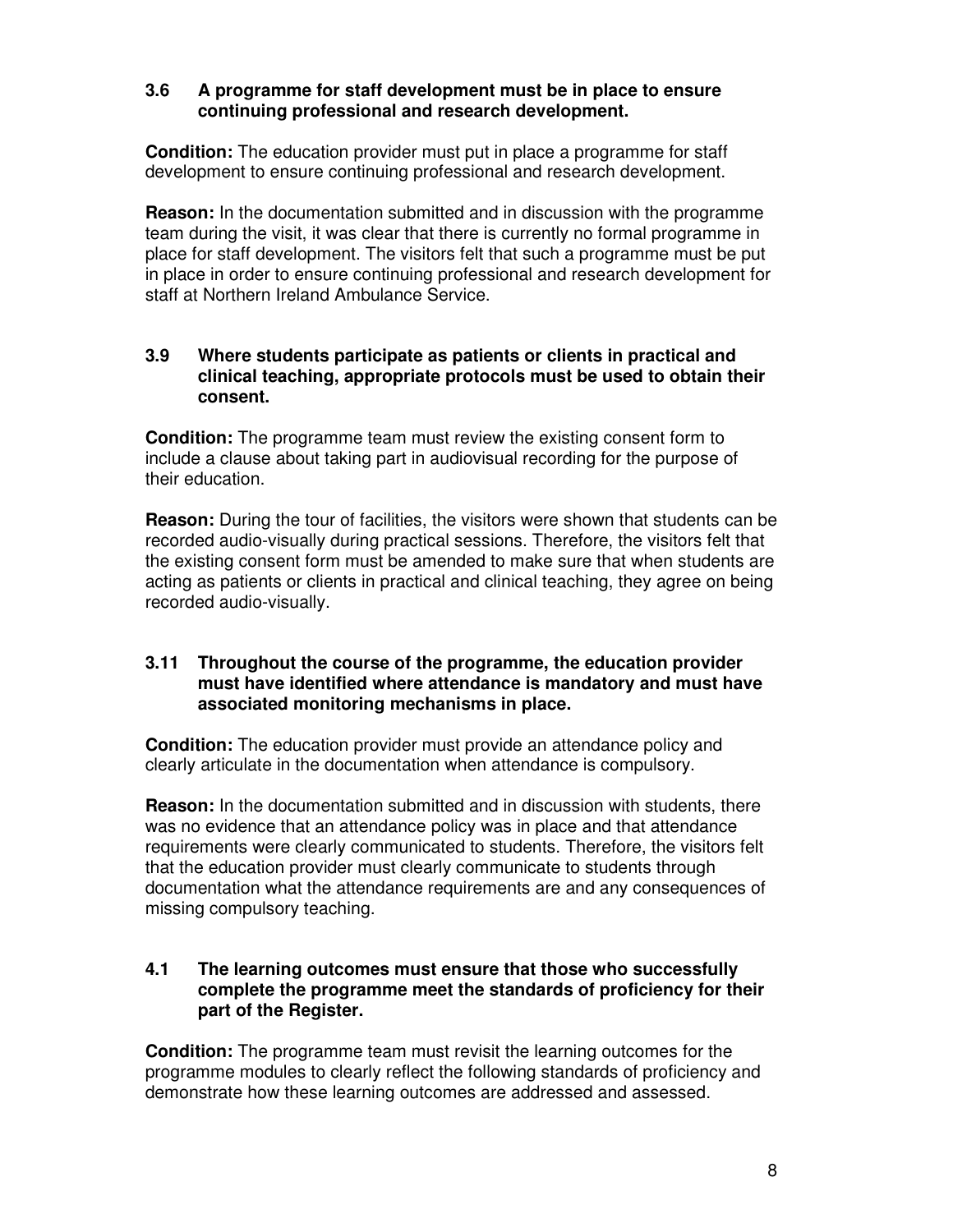- **1a.1 Registrant paramedics must be able to practise within the legal and ethical boundaries of their profession** 
	- understand what is required of them by the Health Professions Council
	- understand the need to respect, and so far as possible uphold, the rights, dignity, values and autonomy of every service user including their role in the diagnostic and therapeutic process and in maintaining health and well being
	- be aware of current UK legislation applicable to the work of their profession
- **1a.2 Registrant paramedics must be able to practise in a nondiscriminatory manner**
- **1a.3 Registrant paramedics must understand the importance of and be able to maintain confidentiality**
- **1a.4 Registrant paramedics must understand the importance of and be able to obtain informed consent**
- **1a.5 Registrant paramedics must be able to exercise a professional duty of care**
- **1a.6 Registrant paramedics must be able to practise as an autonomous professional, exercising their own professional judgement** 
	- be able to assess a situation, determine the nature and severity of the problem and call upon the required knowledge and experience to deal with the problem
	- be able to initiate resolution of problems and be able to exercise personal initiative
	- know the limits of their practice and when to seek advice or refer to another professional
	- recognise that they are personally responsible for and must be able to justify their decisions
	- be able to use a range of integrated skills and self-awareness to manage clinical challenges effectively in unfamiliar circumstances or situations
- **1a.8 Registrant paramedics must understand the obligation to maintain fitness to practise** 
	- be able to maintain a high standard of professional effectiveness by adopting strategies for physical and psychological self-care, critical selfawareness, and by being able to maintain a safe working environment
- **1b.1 Registrant paramedics must be able to work, where appropriate, in partnership with other professionals, support staff, service users and their relatives and carers** 
	- understand the need to build and sustain professional relationships as both an independent practitioner and collaboratively as a member of a team
	- understand the need to engage service users and carers in planning and evaluating diagnostics, treatments and interventions to meet their needs and goals
	- be able to make appropriate referrals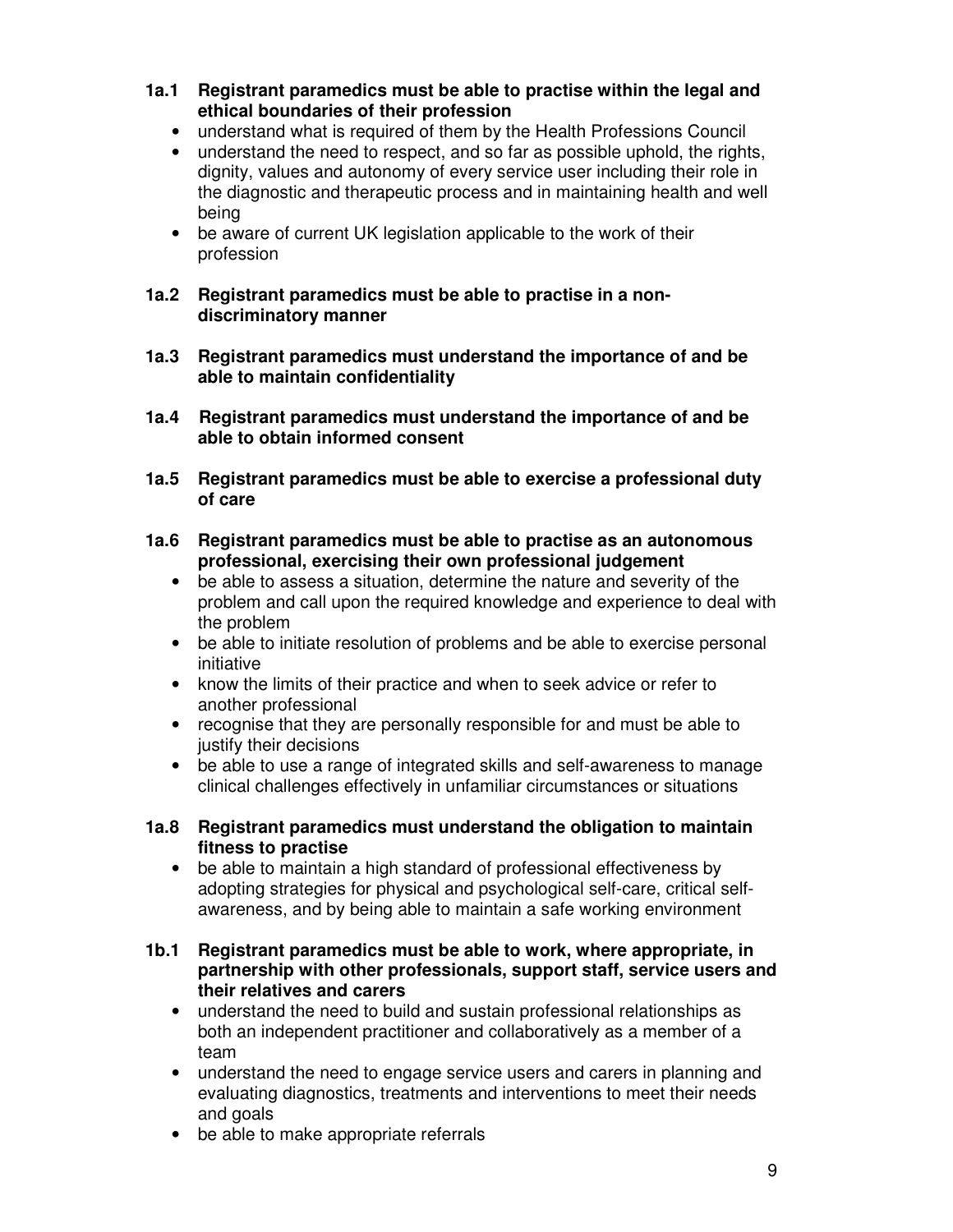- understand the range and limitations of operational relationships between paramedics and other healthcare professionals
- recognise the principles and practices of other healthcare professionals and healthcare systems and how they interact with the role of a paramedic
- **1b.3 Registrant paramedics must be able to demonstrate effective and appropriate skills in communicating information, advice, instruction and professional opinion to colleagues, service users, their relatives and carers** 
	- understand how communications skills affect the assessment of service users and how the means of communication should be modified to address and take account of factors such as age, physical ability and learning disability
	- be able to select, move between and use appropriate forms of verbal and non-verbal communication with service users and others
	- be aware of the characteristics and consequences of non-verbal communication and how this can be affected by culture, age, ethnicity, gender, religious beliefs and socio-economic status
	- understand the need to provide service users (or people acting on their behalf) with the information necessary to enable them to make informed decisions
	- understand the need to use an appropriate interpreter to assist service users whose first language is not English, wherever possible
	- recognise that relationships with service users should be based on mutual respect and trust, and be able to maintain high standards of care even in situations of personal incompatibility
	- be able to identify anxiety and stress in patients, carers and others and recognise the potential impact upon communication

#### **1b.4 Registrant paramedics must understand the need for effective communication throughout the care of the service user**

- recognise the need to use interpersonal skills to encourage the active participation of service users
- **2a.2 Registrant paramedics must be able to select and use appropriate assessment techniques** 
	- understand the need to consider the assessment of both the health and social care needs of patients and carers

#### **2b.1 Registrant paramedics must be able to use research, reasoning and problem-solving skills to determine appropriate actions**

- recognise the value of research to the critical evaluation of practice
- be able to engage in evidence-based practice, evaluate practice systematically participate in audit procedures
- be aware of a range of research methodologies
- be able to demonstrate a logical and systematic approach to problem solving
- be able to evaluate research and other evidence to inform their own practice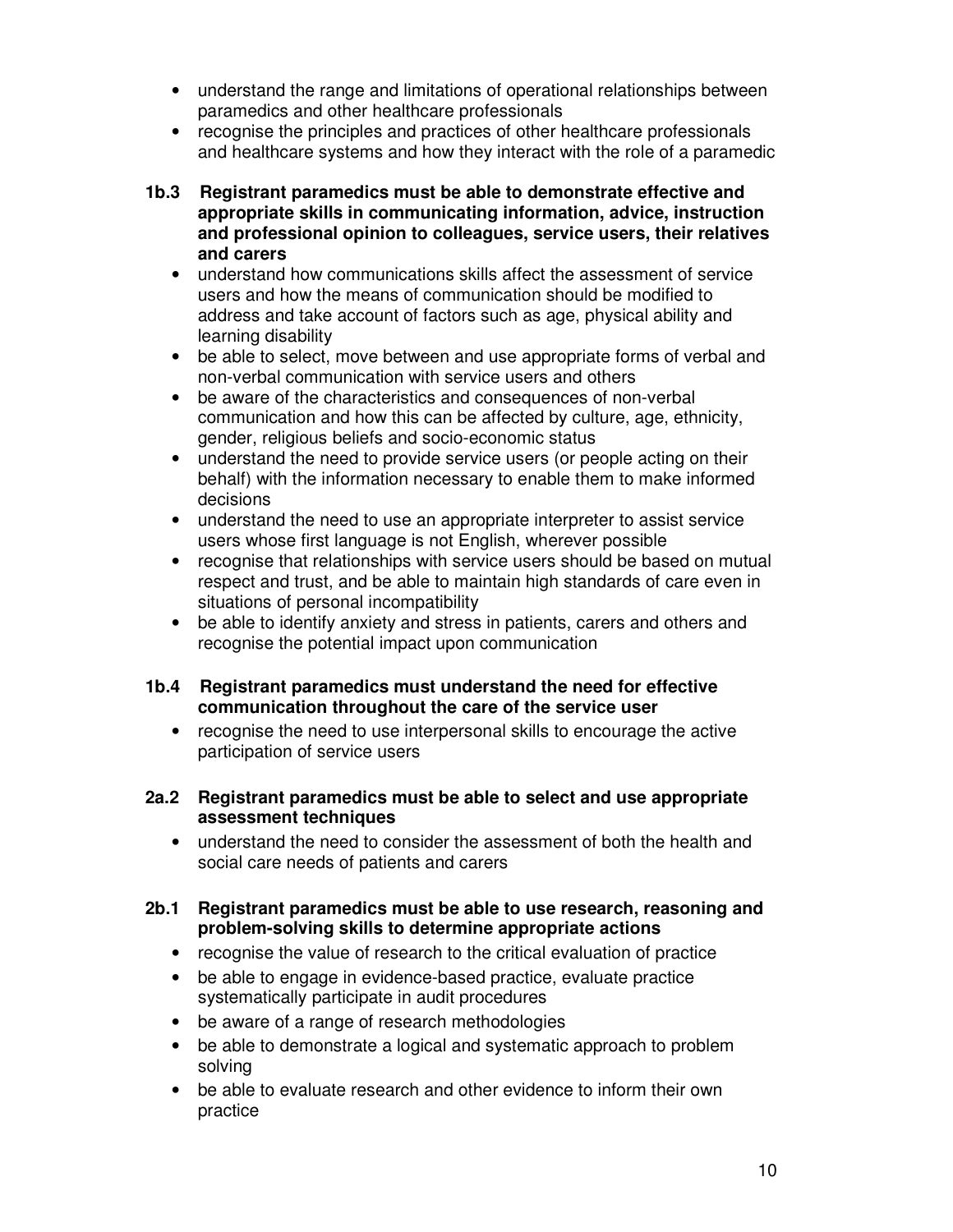#### **2b.3 Registrant paramedics must be able to formulate specific and appropriate management plans including the setting of timescales**

- understand the requirement to adapt practice to meet the needs of different groups distinguished by, for example, physical, psychological, environmental, cultural or socio-economic factors
- understand the need to demonstrate sensitivity to the factors which shape lifestyle that may impact on the individual's health and affect the interaction between the patient and paramedic

#### **2b.5 Registrant paramedics must be able to maintain records appropriately**

- be able to keep accurate, legible records and recognise the need to handle these records and all other information in accordance with applicable legislation, protocols and guidelines
- understand the need to use only accepted terminology in making records

#### **2c.1 Registrant paramedics must be able to monitor and review the ongoing effectiveness of planned activity and modify it accordingly**

- be able to gather information, including qualitative and quantitative data, that helps to evaluate the responses of service users to their care
- be able to evaluate intervention plans using recognised outcome measures and revise the plans as necessary in conjunction with the service user
- recognise the need to monitor and evaluate the quality of practice and the value of contributing to the generation of data for quality assurance and improvement programmes
- be able to make reasoned decisions to initiate, continue, modify or cease treatment or the use of techniques or procedures, and record the decisions and reasoning appropriately

#### **2c.2 Registrant paramedics must be able to audit, reflect on and review practice**

- understand the principles of quality control and quality assurance
- be aware of the role of audit and review in quality management, including quality control, quality assurance and the use of appropriate outcome measures
- be able to maintain an effective audit trail and work towards continual improvement
- participate in quality assurance programmes, where appropriate
- understand the value of reflection on practice and the need to record the outcome of such reflection
- recognise the value of case conferences and other methods of review

#### **3a.1 Registrant paramedics must know the key concepts of the bodies of knowledge which are relevant to their profession-specific practice**

- be aware of the principles and applications of scientific enquiry, including the evaluation of treatment efficacy and the research process
- recognise the role of other professions in health and social care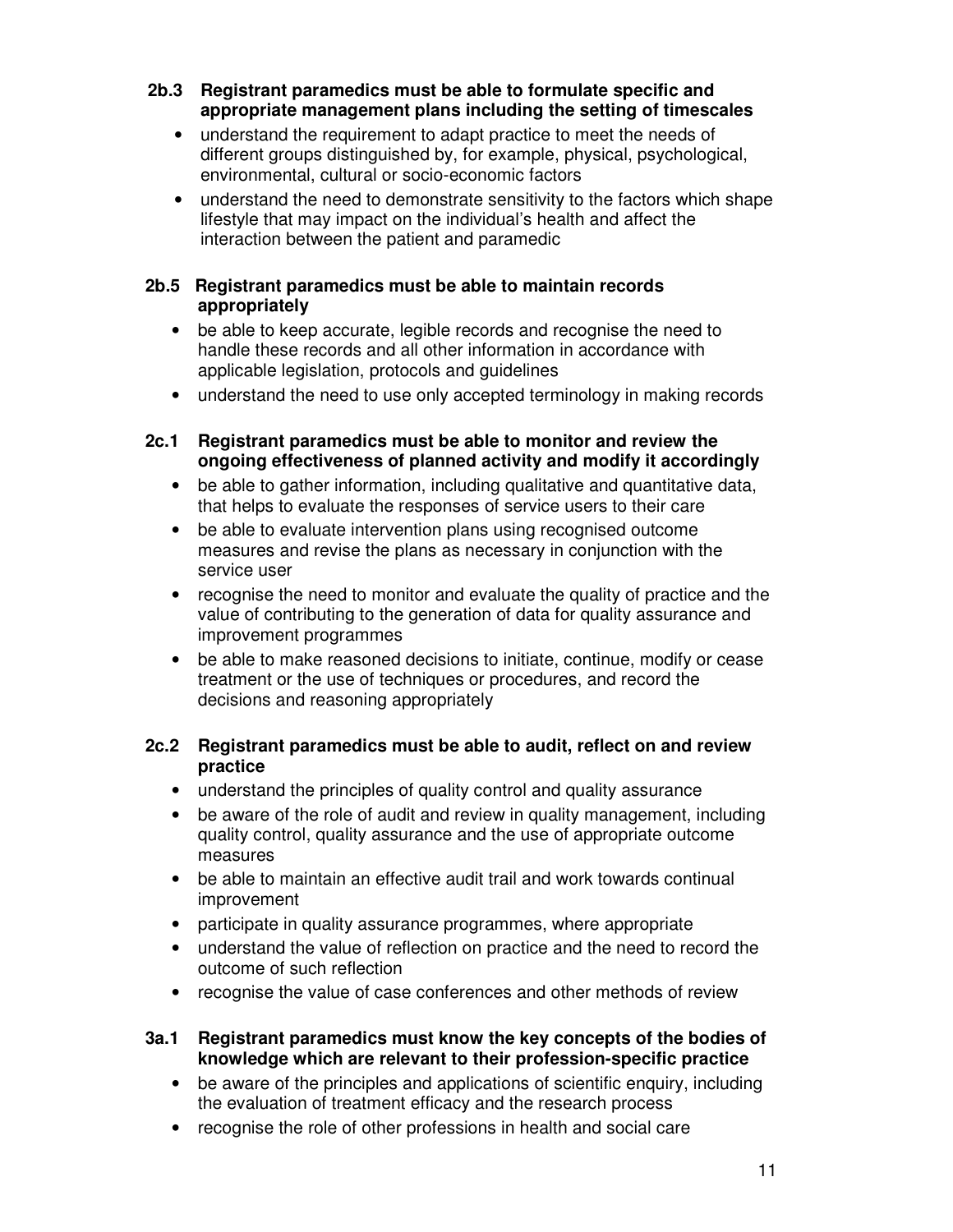- understand the following aspects of biological science:
	- $\circ$  how the application of paramedic practice may cause physiological and behavioural change
	- o human growth and development across the lifespan
	- $\circ$  the main sequential stages of normal development, including cognitive, emotional and social measures of maturation through the human lifespan
- understand the following aspects of behavioural science:
	- o psychological and social factors that influence an individual in health and illness
	- o how psychology and sociology can inform an understanding of physical and mental health, illness and health care in the context of paramedic practice and the incorporation of this knowledge into paramedic practice
	- o how aspects of psychology and sociology are fundamental to the role of the paramedic in developing and maintaining effective relationships
- understand the following aspects of clinical science:
	- $\circ$  principles of evaluation and research methodologies which enable the integration of theoretical perspectives and research evidence into the design and implementation of effective paramedic practice
	- $\circ$  the theories supporting problem solving and clinical reasoning

**Reason:** From the discussions with the programme team, the students and a review of the documents, the visitors felt that the programme did not clearly link all of the learning outcomes to successful attainment of the standards of proficiency. The visitors felt that the programme documentation must clearly articulate where the above standards of proficiency are met in the programme to ensure that those who complete the programme are safe and effective practitioners.

#### **4.5 The delivery of the programme must assist autonomous and reflective thinking and evidence-based practice.**

**Condition:** The education provider must review the programme documentation to include evidence of learning outcomes for reflective practice methodology and evidence-based practice.

**Reason:** In the documentation submitted and in discussions with the programme team and students, the visitors did not find any evidence showing that reflective thinking and evidence based practice were delivered in the programme. Therefore they felt that such evidence must be provided to make sure that this standard is met.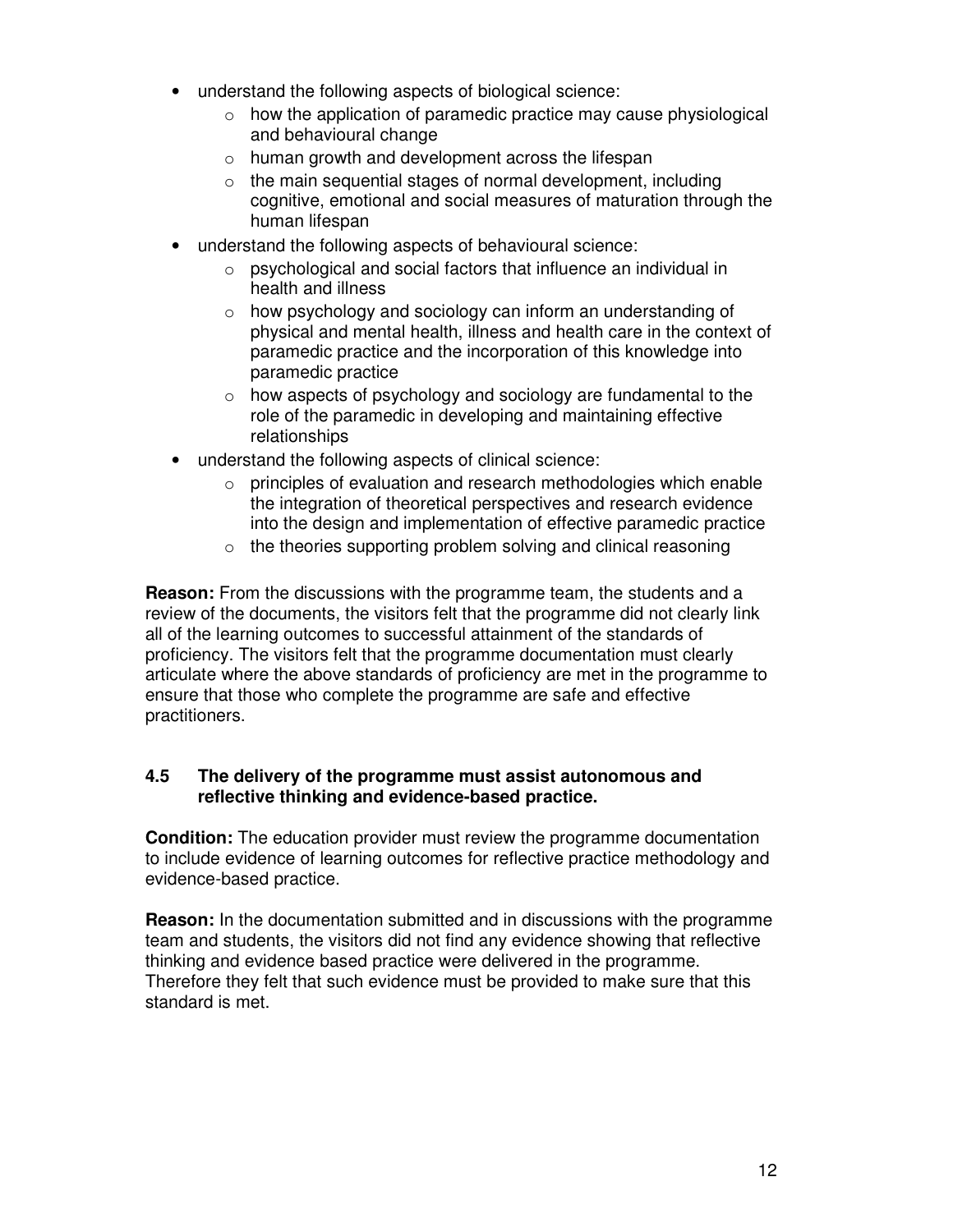#### **5.2 There must be an adequate number of appropriately qualified and experienced staff at the placement.**

**Condition:** The programme team must revisit the programme documentation to provide evidence of the audit that placements are subjected to before students commence the practice-based element of the programme.

**Reason:** In the documentation supplied by the programme team, information about placement audits, and therefore how the programme team ensures that staff numbers and qualifications are adequate, was not provided. Although a list of practice placements educators was provided during the visit, the visitors wish to see evidence of the audits that hospital site placements go through and an example audit for the ambulance station environments in order to ensure that the education provider has mechanisms in place to regularly assure the adequacy of placement staff.

#### **5.3.1 The practice placement settings must provide a safe environment.**

**Condition:** The programme team must revisit the programme documentation to provide evidence of the audit that placements are subjected to before students commence the practice-based element of the programme.

**Reason:** In the documentation supplied by the programme team, information about placement audits, and therefore how the programme team ensures that placement practice settings offer a safe environment to students, was not provided. The visitors wish to see evidence of the audits that hospital site placements go through and an example audit for the ambulance station environments in order to ensure that the education provider has mechanisms to assure practice placements provide a safe environment.

#### **5.3.2 The practice placement settings must provide safe and effective practice.**

**Condition:** The programme team must revisit the programme documentation to provide evidence of the audit that placements are subjected to before students commence the practice-based element of the programme.

**Reason:** In the documentation supplied by the programme team, information about placement audits, and therefore how the programme team ensures that placement practice settings provide a safe and effective practice environment for students, was not provided. The visitors wish to see evidence of the audits that hospital site placements go through and an example audit for the ambulance station environments in order to ensure that the education provider has mechanisms in place to assure safe and effective practice in the practice environment.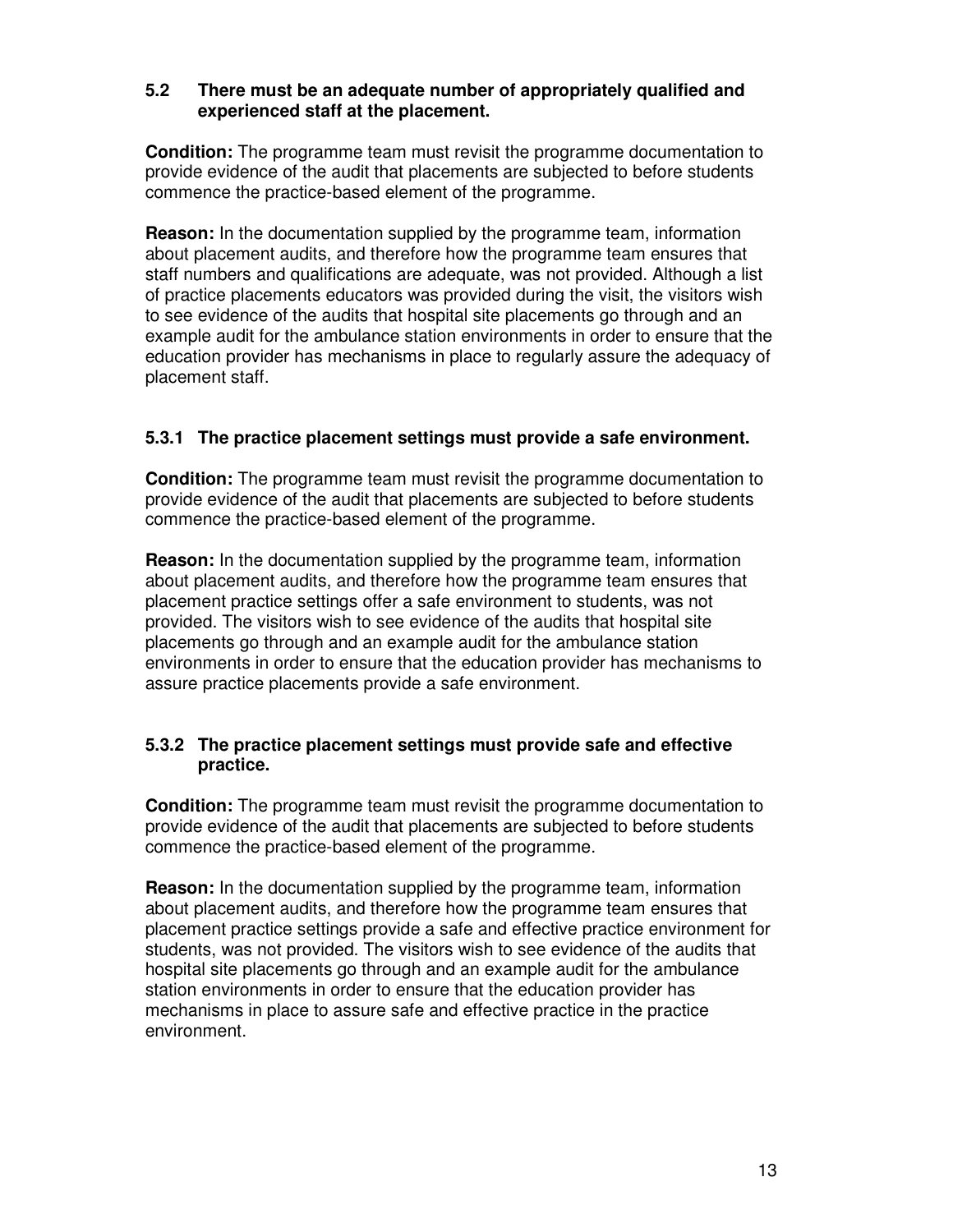#### **5.5 The number, duration and range of placements must be appropriate to the achievement of the learning outcomes.**

**Condition:** The education provider must clearly articulate how the number and range of placements are appropriate to achieve the learning outcomes of the programme.

**Reason:** In the documentation submitted there was no evidence of placements other than the 4 week hospital placement. Moreover, the visitors were unable to assess how the achievement of the learning outcomes was appropriate for the 4 week hospital placement. Therefore the visitors felt that the education provider must revisit the number and range of placements as well as the assessment process to articulate how the placements are linked to the learning outcomes.

#### **5.6 The education provider must maintain a thorough and effective system for approving and monitoring all placements.**

**Condition:** The programme team must revisit the programme documentation to provide evidence of the audit that placements are subjected to before students commence the practice-based element of the programme.

**Reason:** In the documentation supplied by the programme team information about placement audits, and therefore how the programme team ensures that placement environments are suitable, was not provided. The visitors wish to see evidence of the audits that hospital site placements go through and an example audit for the ambulance station environments in order to ensure that this standard is appropriately met.

#### **5.7.1 Students and practice placement educators must be fully prepared for placement which will include information about and understanding of the learning outcomes to be achieved.**

**Condition:** The education provider must ensure that the learning outcomes during placement are clearly articulated to students and practice placement educators in formal documentation.

**Reason:** During the meetings with the practice educators and students, it was clear that information about the learning outcomes to be achieved given by the education provider to these groups was not sufficient. Therefore the visitors felt that the learning outcomes to be achieved during placement must be included in formal documentation (eg a practice placement handbook).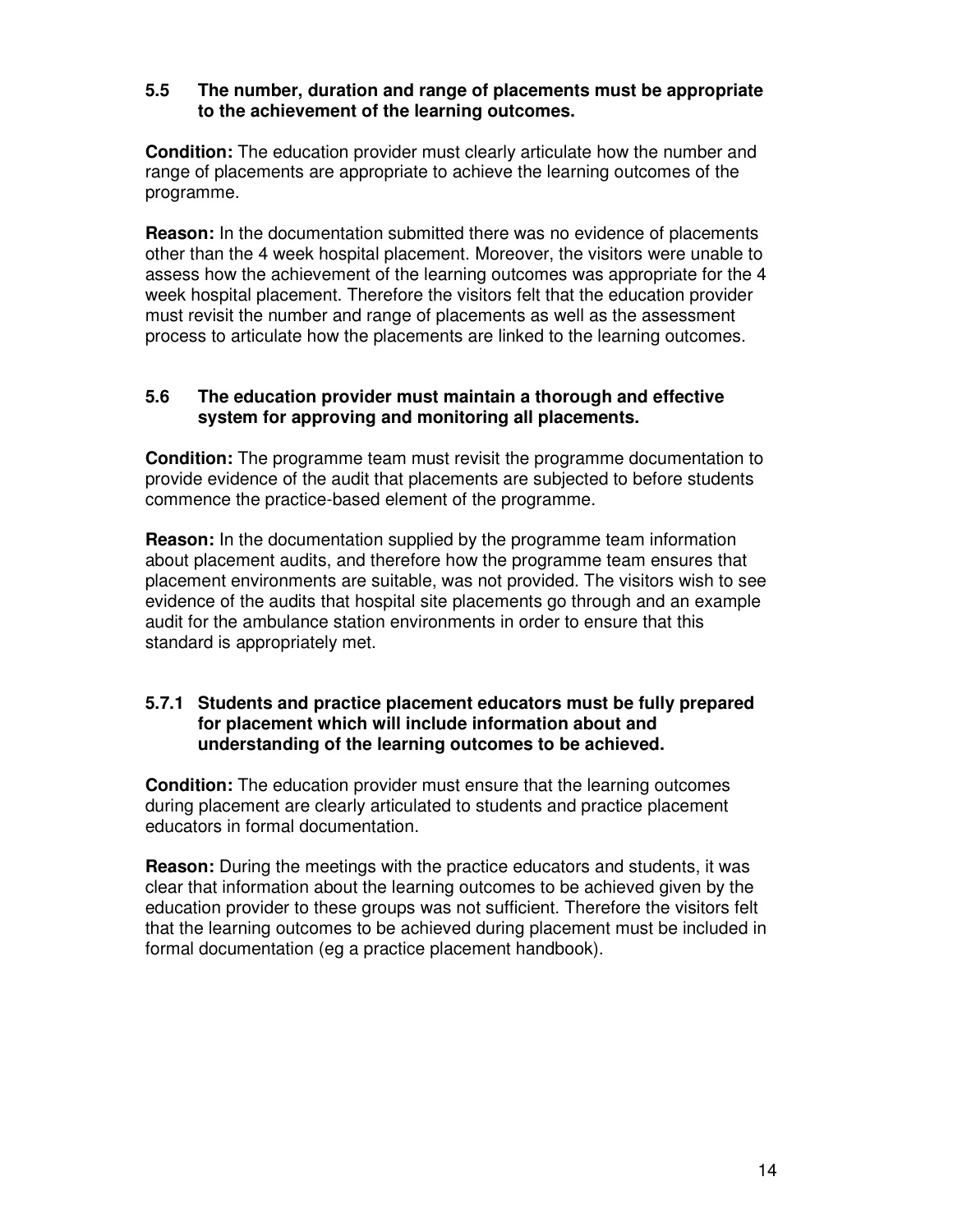**5.7.2 Students and practice placement educators must be fully prepared for placement which will include information about and understanding of the timings and the duration of any placement experience and associated records to be maintained.**

**Condition:** The education provider must ensure that the expectations of duration attendance and documentation relating to placements are clearly articulated to students and to practice placement educators in formal documentation.

**Reason:** During the meetings with the practice educators and students, it was clear that the information about the expectations of professional conduct given by the education provider to these groups of people was not sufficient in the context of placements other than the 4 week hospital placement. Therefore the visitors felt that the education provider must revisit preparation for placements that are other than the 4 week hospital placement.

#### **5.7.3 Students and practice placement educators must be fully prepared for placement which will include information about and understanding of the expectations of professional conduct.**

**Condition:** The education provider must ensure that the expectations of professional conduct during placement are clearly articulated to students and to practice placement educators in formal documentation.

**Reason:** During the meetings with the practice educators and students, it was clear that the information about the expectations of professional conduct given by the education provider to these groups of people was not sufficient. Therefore the visitors felt that the expectations of professional conduct must be included in formal documentation (eg a practice placement handbook).

#### **5.7.4 Students and practice placement educators must be fully prepared for placement which will include information about and understanding of the assessment procedures including the implications of, and any action to be taken in the case of failure.**

**Condition:** The education provider must ensure students and practice placement educators are provided with detailed information about the assessment procedures, including the implications of, and any action to be taken in the case of failure in formal documentation.

**Reason:** During the meetings with the practice placement educators and students, it was clear that the information about the assessment procedures including the implications of, and any action to be taken in the case of failure, given by the education provider to these groups of people was not sufficient. Therefore the visitors felt that formal documentation including the assessment procedures, and including the implications of, and any action to be taken in the case of failure must be produced (eg a practice placement handbook).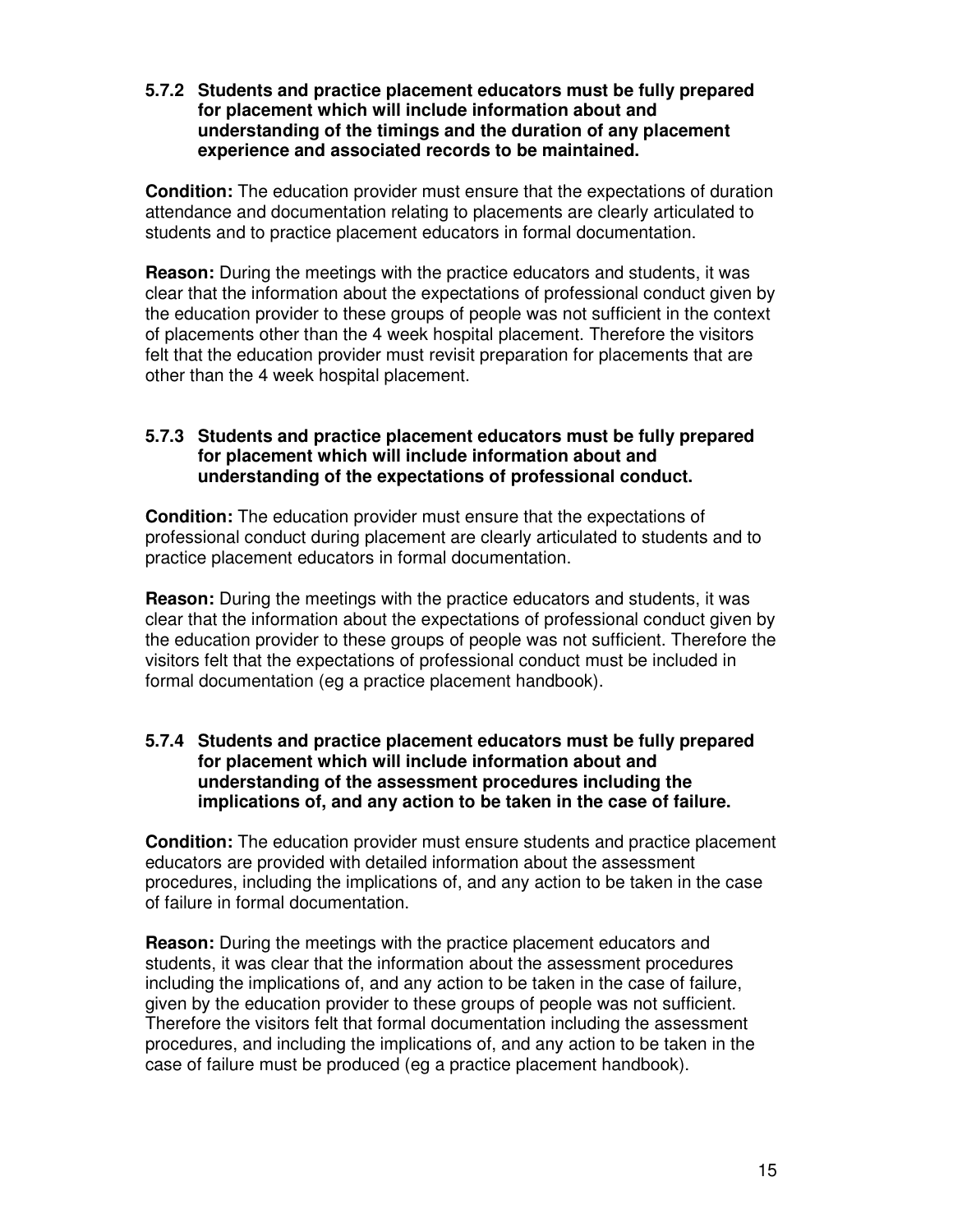#### **5.7.5 Students and practice placement educators must be fully prepared for placement which will include information about and understanding of communication and lines of responsibility.**

**Condition:** The education provider must ensure students and practice placement educators are provided with detailed information about the communication and lines of responsibility in formal documentation.

**Reason:** During the meeting with the practice placement educators and with the students, it was clear that the information about the communication and lines of responsibility given by the education provider to these groups was not sufficient. Therefore the visitors felt that the communication and lines of responsibility must be included in formal documentation (eg a practice placement handbook).

#### **5.8.1 Unless other arrangements are agreed, practice placement educators must have relevant qualifications and experience.**

**Condition:** The education provider must provide a list of the practice placement educators and evidence of the process in place ensuring that practice placement educators have relevant qualifications and experience.

**Reason:** In the documentation submitted by the education provider, there was no evidence about the qualifications and experience of practice placements educators. Therefore the visitors felt that the programme team must provide a list of the practice placements educators as well as explicit criteria on the qualifications and the experience required by the education provider to be practice placement educators to be assured that these people have relevant qualifications and experience.

#### **5.8.2 Unless other arrangements are agreed, practice placement educators must be appropriately registered.**

**Condition:** The education provider must provide evidence that practice placement educators are appropriately registered.

**Reason:** In the documentation submitted, there was no evidence that practice placement educators were appropriately registered. Therefore the visitors felt that evidence must be provided to demonstrate that this standard is met.

#### **5.8.3 Unless other arrangements are agreed, practice placement educators must undertake appropriate practice placement educator training.**

**Condition:** The education provider must develop and put in place a process of practice placement educator training.

**Reason:** From the documentation and in discussions with the programme team and the practice placement educators, it was clear that the education provider has no process in place to deliver mentorship training. Therefore, the visitors felt that a process of practice placement educator training must be commenced in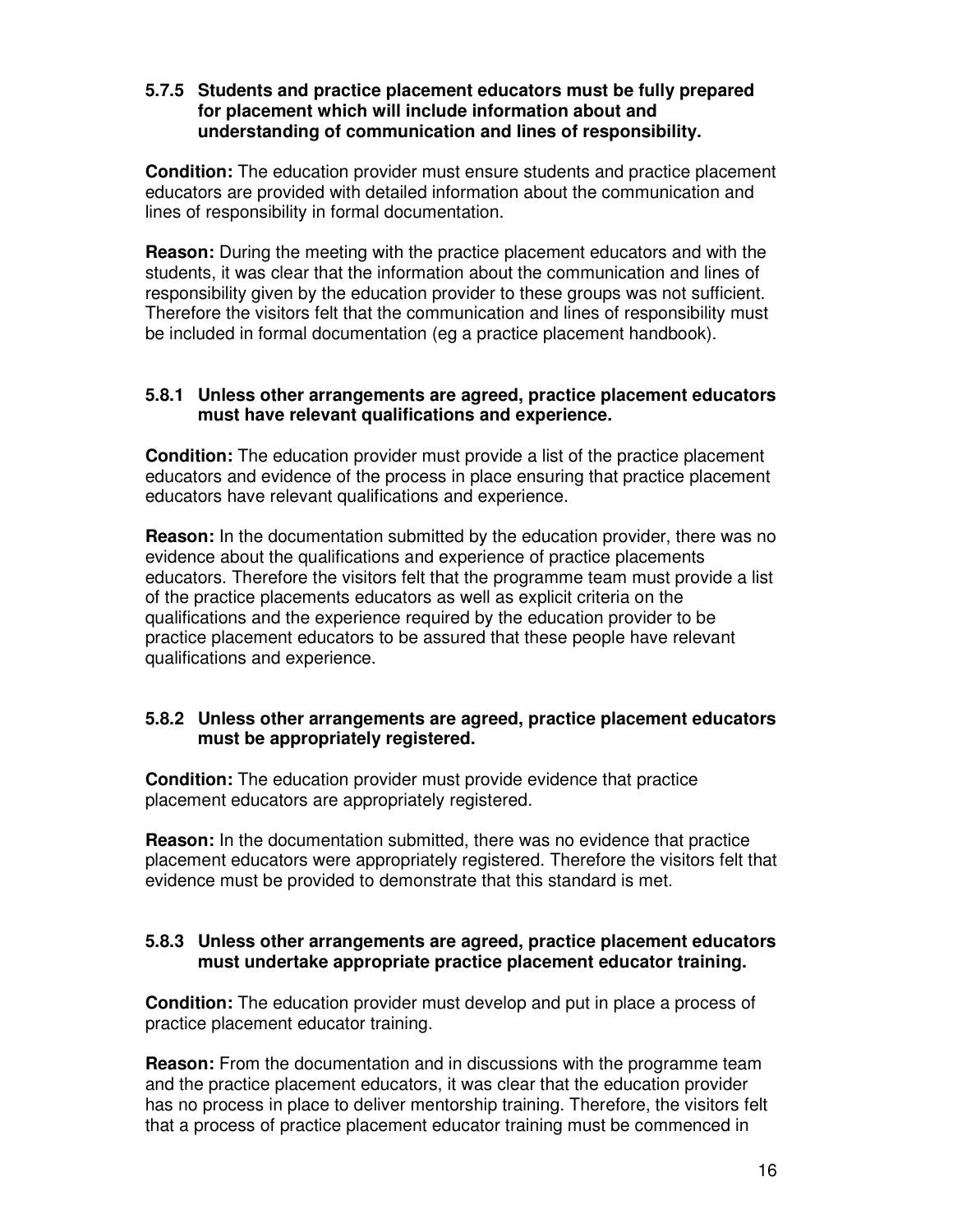order to ensure practice placement educators gain the appropriate knowledge, skills and experience to fulfil their role.

#### **5.10 The education provider must ensure necessary information is supplied to practice placement providers.**

**Condition:** The education provider must produce a practice placement handbook to formally provide necessary information to practice placement educators.

**Reason:** From the documentation submitted and in discussion with the practice placement providers, it appeared that not all necessary information was clearly supplied to practice placement educators by the education provider. Therefore the visitors felt that a practice placement handbook must be produced to ensure necessary information is provided to them.

#### **5.11 Practice placement providers must ensure necessary information is available at the appropriate time for both the education provider and students**.

**Condition:** The education provider must put in place a practice placement coordination policy.

**Reason:** From the documentation submitted and in discussion with the practice placement providers, it was clear that the relationship established between the practice placements providers and the education provider is on a historical and informal basis. Therefore, the visitors felt that the education provider must put in place a practice placement co-ordination policy in order to make sure that students and the education provider receive the information they need from placement providers at the appropriate time.

#### **5.13 The placement providers must have an equal opportunities and antidiscriminatory policy in relation to candidates and students, together with an indication of how this will be implemented and monitored.**

**Condition:** The education provider must provide evidence that there is a process in place to audit the placement providers in order to make sure that there is an equal opportunities and anti-discriminatory policy in place in relation to students.

**Reason:** While it was felt that placements providers have an equal opportunities and anti-discriminatory policy in place, the visitors did not see any evidence that the education provider has a process in place to audit the placements providers to be sure that they have an equal opportunities and anti-discriminatory policy. Therefore the visitors felt that the education provider must provide evidence that there is a process in place to audit the placement providers.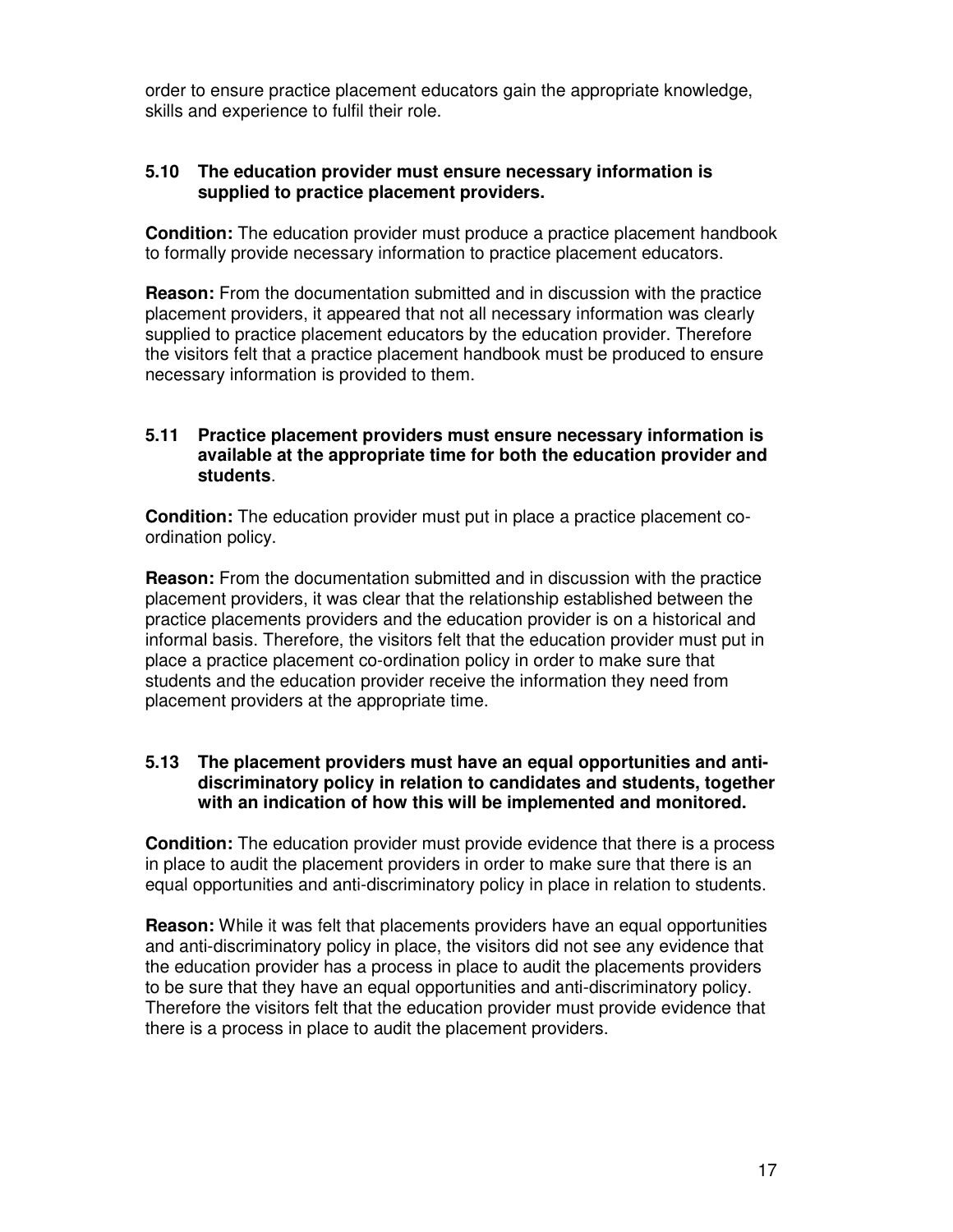#### **6.1 The assessment design and procedures must assure that the student can demonstrate fitness to practice.**

**Condition:** The education provider must provide evidence that formal assessments include professional aspects of practice.

**Reason:** Since all assessments are skills based and there is no assessment evidence of the standards of proficiency that are listed under the condition against SET 4.1, the visitors felt that the education provider must see evidence that formal assessment include professional aspects of practice.

#### **6.2 Assessment methods must be employed that measure the learning outcomes and skills that are required to practice safely and effectively.**

**Condition:** The education provider must provide evidence that formal assessments include professional aspect of practice.

**Reason:** Since all assessments are skills based and there is no assessment evidence of the standards of proficiency that are listed under the condition against SET 4.1, the visitors felt that the education provider must see evidence that formal assessment include professional aspect of practice.

#### **6.3 All assessments must provide a rigorous and effective process by which compliance with external reference frameworks can be measured.**

**Condition:** The education provider must provide a mapping exercise for assessments against the Health Professions Council's standards of proficiency.

**Reason:** In the documentation submitted, it was clear that Northern Ireland Ambulance Service complies with IHCD Rules and Regulations and NIAS Clinical Education Assessment, Referrals and Appeals Policy. However, the visitors felt that they need to see a mapping exercise for assessments against the Health Profession Council's standards of proficiency to make sure this standard is met.

#### **6.4 The measurement of student performance and progression must be an integral part of the wider process of monitoring and evaluation, and use objective criteria.**

**Condition:** The education provider must provide information to demonstrate that they monitor student performance and to show that objective criteria to assess students are in place.

**Reason:** In the documentation submitted, there was little evidence about the measurement of student performance during the programme and about the criteria used to assess students. Therefore the visitors felt that the education provider must provide evidence to demonstrate that this standard is fully met.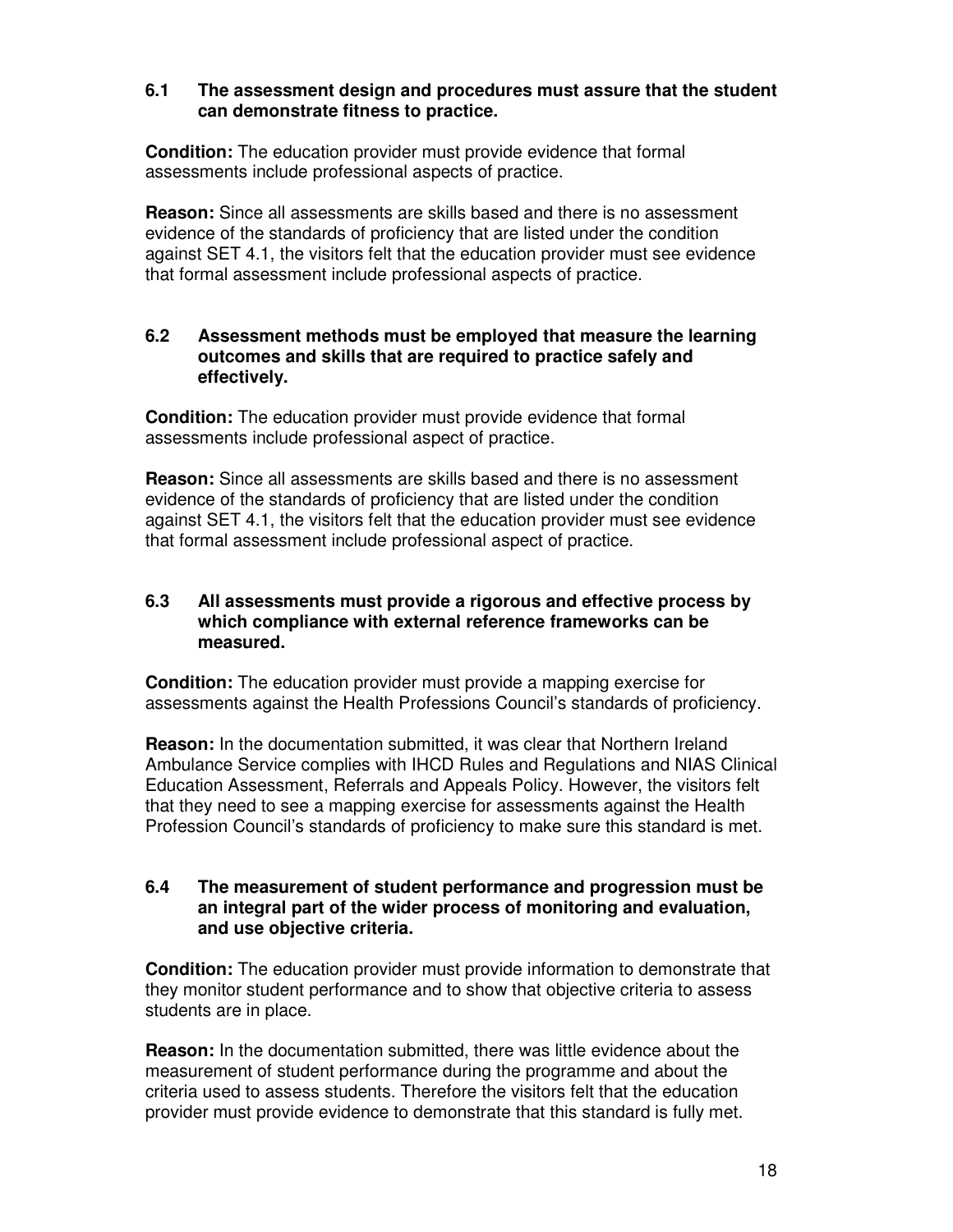#### **6.5 There must be effective mechanisms in place to assure appropriate standards in the assessment.**

**Condition:** The education provider must provide evidence of moderation and internal verification in relation to practical scenarios.

**Reason:** In the documentation submitted, there was limited evidence to illustrate the mechanisms in place to assure appropriate standards in the assessment. However, as there are two sites of delivery of the programme, the visitors felt that they need to see evidence for both sites of moderation and internal verification in relation to practical scenarios to make sure this standard is fully met.

#### **6.6 Professional aspects of practice must be integral to the assessment procedures in both the education setting and practice placement.**

**Condition:** The education provider must provide information that demonstrates that assessment procedures are designed to prevent breach of the HPC standards of conduct, performance and ethics as well as to prevent misconduct.

**Reason:** In the documentation provided, the assessment methods did not take into account where professional aspects of practice were central to the assessment procedures. The visitors want to be assured that those who completed the programme will be able to meet the HPC standards of proficiency. Therefore the visitors felt that the education provider must clearly articulate in the documentation how assessments take into account breaches of professional behaviour and conduct.

#### **6.7.5 Assessment regulations must clearly specify requirements for the appointment of at least one external examiner from the relevant part of the HPC Register unless other arrangements are agreed.**

**Condition:** The programme team must provide evidence that an external examiner has been appointed to assess this programme. In order to meet this standard the external examiner must be from the relevant part of the Register unless alternative arrangements are made with the HPC. The programme documentation must be revisited to state this policy requirement.

**Reason:** In discussion with the programme team it was apparent that there was no external examiner for the programme. The visitors recognise that the validating/awarding body visits the education provider every year to assess the programme against their rules and regulations. However, the visitors did not feel this was the equivalent of an external examiner's review. The programme team must appoint an appropriate external examiner and clearly state in the documentation that this standard is being followed on the programme.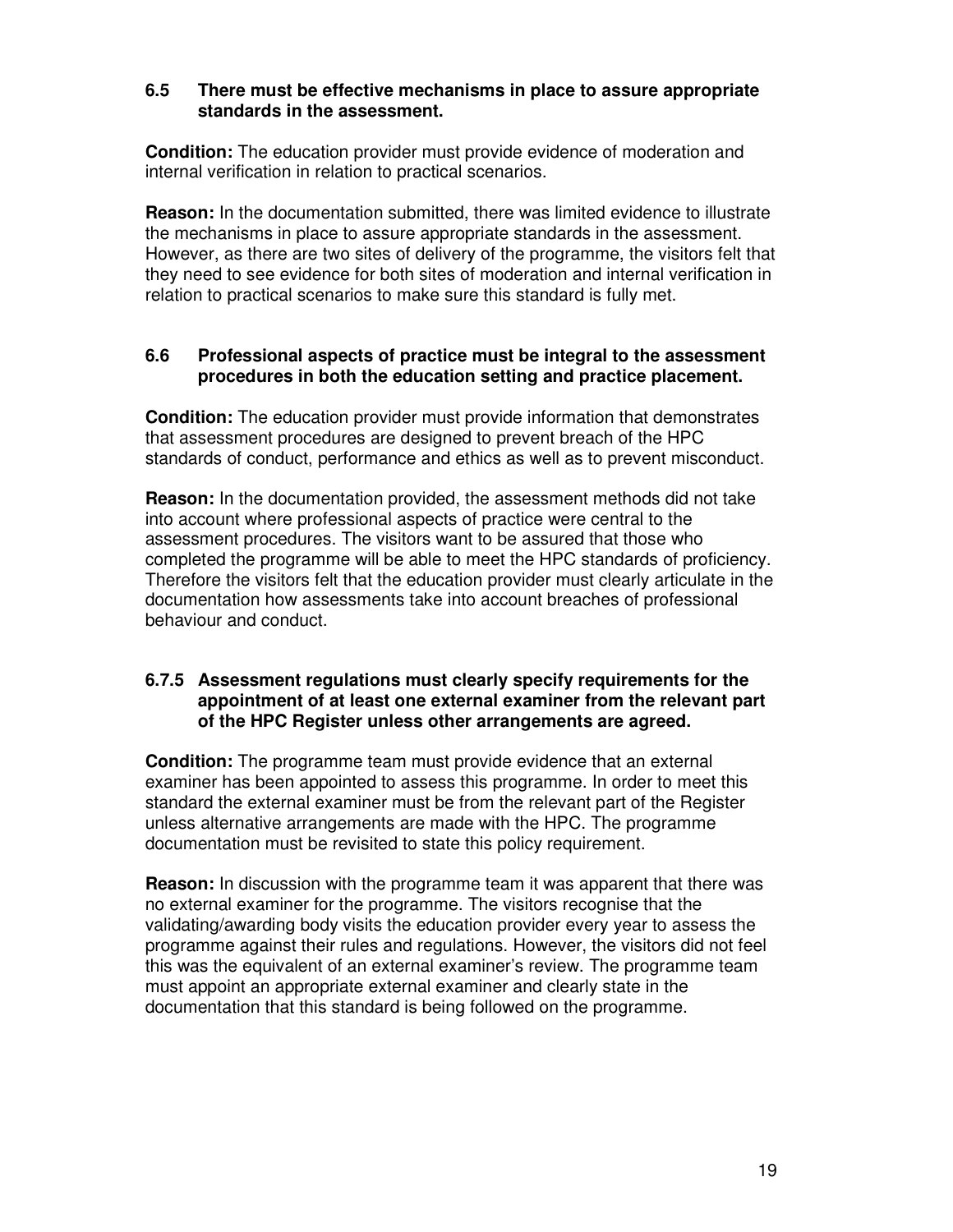# Recommendations

#### **2.2.5 The admissions procedures must apply selection and entry criteria, including accreditation of prior learning and other inclusion mechanisms.**

**Recommendation:** The education provider should consider the creation of a policy to manage applications from candidates without an ambulance background (eg RGN, HCA, ODP).

**Reason:** Although this standard is met, the visitors felt that the education provider should enhance the admissions procedures to manage applications from candidates without an ambulance background.

#### **3.1 The programme must have a secure place in the education provider's business plan.**

**Recommendation:** The education provider should clearly define student numbers and the context of an overall work force plan.

**Reason:** Although the visitors are confident that the programme has a secure place in the education provider's business plan, they would like to encourage the education provider to consider the future security of the programme and the impact of any potential partnerships with higher education providers on the programme.

#### **4.2 The programme must reflect the philosophy, values, skills and knowledge base as articulated in the curriculum guidance for the profession.**

**Recommendation:** The programme team should map the programme against the curriculum guidance of the professional body, the College of Paramedics (British Paramedic Association), for the programme to better reflect the philosophy, values, skills and knowledge base as articulated in the curriculum for the profession.

**Reason:** In the documentation submitted, there was no evidence that the programme was mapped against the College of Paramedics (British Paramedic Association) curriculum guidance. Therefore, the visitors felt that in order the programme better reflects the philosophy, values, skills and knowledge base as articulated in the curriculum for the profession, a mapping document against the curriculum guidance of the College of Paramedics (British Paramedic Association) should be submitted.